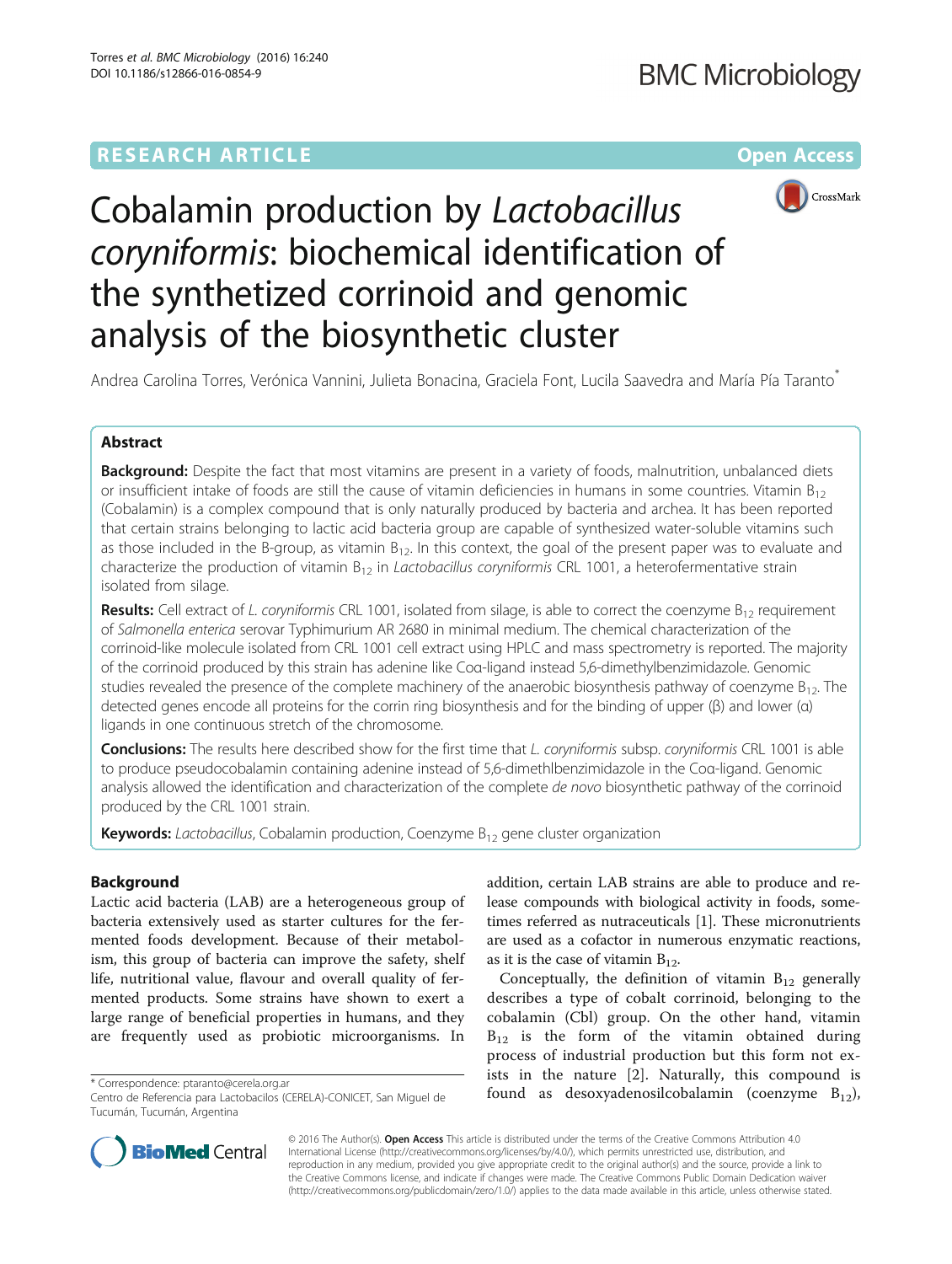methylcobalamin or pseudocobalamin, among other forms. Concerning the structure, the cobalamin molecule present 3 parts main: (i) the central corrinic ring with the four ligands of a cobalt ion, (ii) a superior (or beta) ligand that is attached to adenosyl o methyl group, and (iii) the lower ligand (or alfa), usually dimethylbenzimidazole (DMB). It has been described that in some anaerobic bacteria, the adenine and other ligands can replace DMB giving as a result pseudocobalamin (pseudo- $B_{12}$ ) and other active cofactors [[3\]](#page-8-0). This soluble compound is one of the most complex non-polymeric macromolecules produced in the cell and only a reduced group of bacteria and archaea are able to synthesize it. The bacteria present in the rumen of cattle, sheep and other ruminants are the responsible of its synthesis. Humans do not have such microbiota in their large intestine and must absorb the coenzyme from natural sources such as meat, fish, eggs, and pharmaceutical products [\[4](#page-8-0)]. A diet sufficient in vitamin  $B_{12}$  is essential to prevent severe pathologies (megaloblastic anaemia, pancytopenia, peripheral neuropathy, increased risk of myocardial infarction and stroke, others) some of which are irreversible [[5](#page-8-0)–[8](#page-8-0)]. Thus, the use of vitamin-producer bacteria appears as an appropriate alternative to produce innovative foods with added nutritional value [\[9](#page-8-0)]. However, the production of vitamin  $B_{12}$  is strain specific and an unusual trait present in certain strains of the Lactobacillus genus. The production of this metabolite by Lactobacillus reuteri strains has been described for the first time by us and confirmed later by others authors [[10](#page-8-0)–[13\]](#page-8-0). Moreover, we validated that the corrinoid (pseudo- $B_{12}$ ) produced by *L. reuteri* CRL 1098 is effective in preventing the hematological and neurological pathologies (anaemia, growth retardation, others) caused by a diet deficiency in vitamin  $B_{12}$  in a combined animal model (pregnant mice and their offspring) [\[14, 15\]](#page-8-0). More recently, De Angelis et al. [\[16\]](#page-8-0) described the production and the genetic organization of the complete *de novo* biosynthetic pathway of vitamin  $B_{12}$  in *Lactobacillus rossiae* DSM 15814. Among other lactobacilli, previous evidence suggested that two strains of *L. coryniformis* (CECT 5711 and strain 394) are capable of producing the antimicrobial compound reuterin [[17](#page-8-0), [18](#page-8-0)], an enzymatic pathway that involves a cobalamin-dependent enzyme, the glycerol dehydratase [[19](#page-8-0)]. No further analysis related to vitamin  $B_{12}$  production was carried out in those studies. Based on this previous evidence, the purpose of the present study was to evaluate the vitamin  $B_{12}$  production in L. coryniformis CRL 1001, a heterofermentative strain isolated from silage. Firstly, the compound with cobalamin activity was isolated and biochemically characterized. Next, the genome of the CRL 1001 strain was sequenced by whole genome shotgun (WGS) sequencing strategy and the identification of putative biosynthetic operon involved in the synthesis of the corrinoid was performed by in silico

analysis. Finally, a detailed comparative study of the cobalamin gene cluster of L. coryniformis CRL 1001 with those of previously known vitamin-producer strains was performed. The results of this research provide the first evidence of vitamin  $B_{12}$  synthesis by a L. coryniformis strain.

## Results and discussion

#### Cobalamin production by L. coryniformis CRL 1001

In order to evidence the production of cobalamin by L. coryniformis CRL 1001, we use S. Typhimurium AR 2680 (*metE cbiB*) [\[20](#page-8-0)] as indicator strain, grown in minimal medium without vitamin  $B_{12}$  according the methodology described by Taranto et al. [[12](#page-8-0)]. The results of the bioassay showed that the cobalamin requirements of the indicator strain were corrected when Cell Extracts (CE) of L. coryniformis CRL 1001 were added; the halo diameter obtained was similar to that obtained with a solution of standard cyanocobalamin (CN-Cbl). On the other hand, no growth was detected when the CE from Lactobacillus plantarum ATCC 8014 (negative control strain) was used. These results would indicate that L. coryniformis CRL 1001 is able to produce compounds with cobalamin activity.

To identify the compound with cobalamin activity produced by *L. coryniformis* CRL 1001, the CE was analysed by RP-HPLC. The UV-DAD spectra data revealed the presence of two main peaks that showed similar characteristics with the spectrum obtained for the peak belonging to the CN-Cbl standard. The Retention Times (RT) of these peaks were slightly lower (23.77 min and 24.20 min) to the RT of standard solution of CN-Cbl (24.98 min) (Fig. [1\)](#page-2-0). However, when these peaks were collected and analysed using the bioassay, they showed the same ability of vitamin  $B_{12}$  complementation than the CN-Cbl standard. For this reason, we continued with the identification of both peaks.

## Characterization of the corrinoid produced by L. coryniformis CRL 1001

Corrinoid compounds separated by HPLC were analysed by Liquid chromatography–electrospray ionization/tandem mass spectrometry (LC/ESI–MS/MS). The mass module parameters were fine-tuned and optimized with commercial standard of CN-Cbl. The transition 678.3  $(m/z)$   $[M + 2H^+]^{++}$  to 358.7  $(m/z)$  corresponds to the lower ligand, whose DMB is the aglycon attached to ribofuranose 3-phosphate whereas the transition 678.3  $(m/z)$   $[M + 2H^+]^{++}$  to 146.9  $(m/z)$  corresponds to the base DMB. Data transition for pseudo- $B_{12}$  were estimated and calculated according the bibliography as follows: 672.5  $(m/z)$   $[M + 2H^+]^{++}$  to 347.8  $(m/z)$ ; this transition corresponds to the lower ligand where adenine is the aglycon attached to ribofuranose 3-phosphate,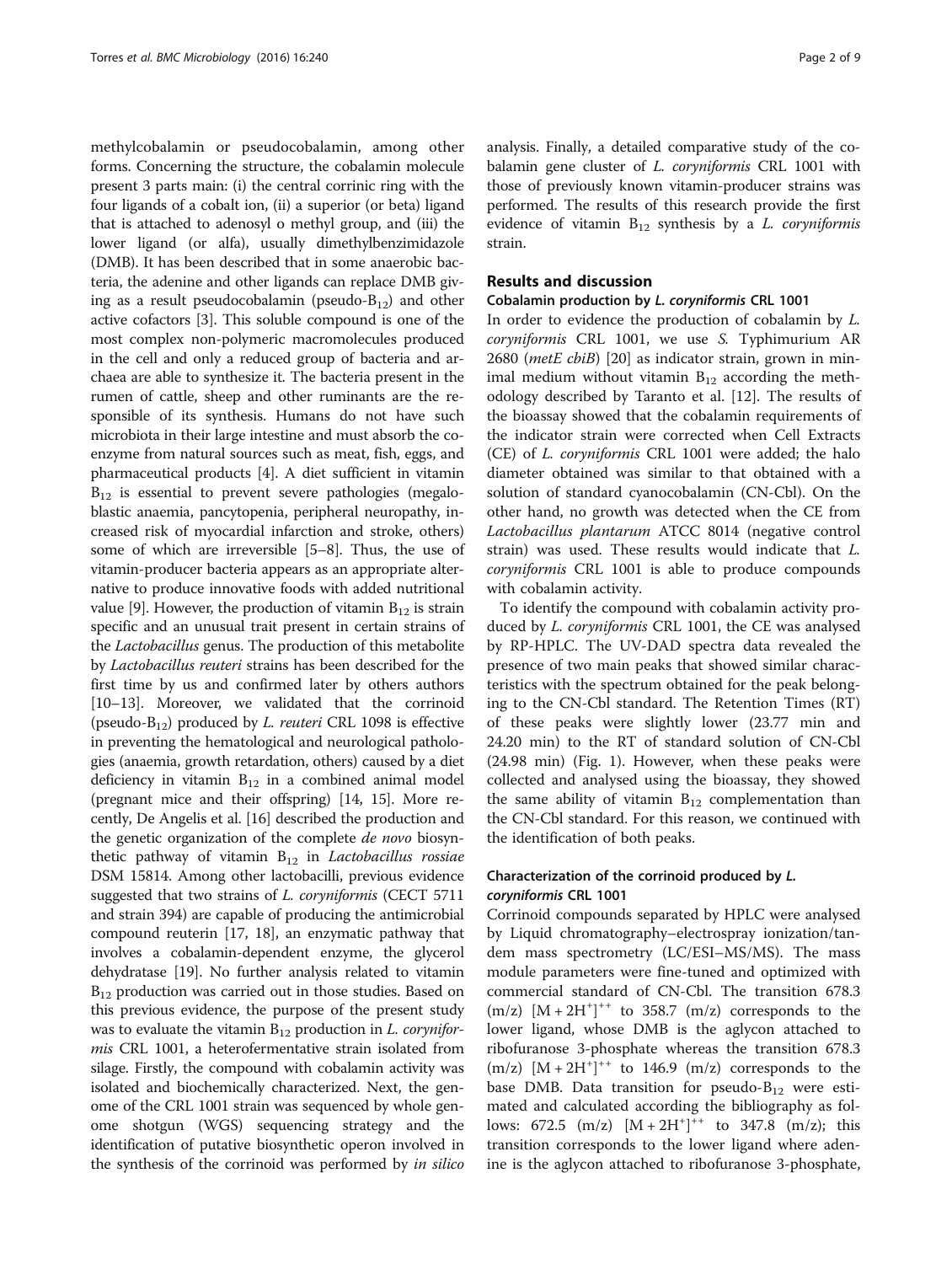<span id="page-2-0"></span>

and the transition  $672.5 \, (m/z) \, [M + 2H^+]^{++}$  to 135.9  $(m/z)$ corresponds to the base adenine [\[21\]](#page-8-0). Both transitions were sought in the MS and MS/MS spectra of the peaks with cobalamin activity.

The MS spectra of the active peaks obtained by HPLC indicated that a double charged ion with an approximately m/z of 673  $[M + 2H^+]^{++}$  was prominent in the two spectra (Fig. [2\)](#page-3-0). The MS/MS spectrum indicated that the dominant ions with a value approximate m/z 347.8 were attributable to the substitution in the lower ligand where the adenine is the aglycon attached to ribofuranose 3-phosphate.

The MS showed that the molecular species (corrinoid) synthesized by L. coryniformis CRL 1001 corresponds mainly to Coα-[α-(7-adenyl)]-Coβ-cyanocobamide, commonly known as pseudo- $B_{12}$ , an analogue with a structure very similar to vitamin  $B_{12}$ . In this corrinoid, the DMB moiety is substituted by adenine as lower ligand. This compound is a physiologically important form of the vitamin  $B_{12}$  in various microorganisms [\[22](#page-8-0)].

The concentration of pseudo- $B_{12}$  produced by *L. cory*niformis CRL 1001 was calculated indirectly using a standard curve made with different concentrations of a commercial CN-Cbl. The area of the peaks obtained in the chromatograms corresponds to approximately 0.94 μg mL<sup>-1</sup> of pseudo-B<sub>12</sub> produced.

## Genome identification of vitamin  $B_{12}$  cluster in L. coryniformis CRL 1001

The genome sequence of *L. coryniformis* CRL 1001 consisted on 133 contigs with a total size of 2,829,178 base

pairs and an average GC content of 42 %. The structural and functional annotation performed with the Rapid Annotations using Subsystems Technology (RAST) server [[23\]](#page-8-0) allowed us to identify 3341 coding sequences (CDS) and 82 structural RNAs (58 tRNAs) [\[23\]](#page-8-0). Additionally, it was observed that 332 subsystems that include the 44 % of the identified CDS are represented in the chromosome.

In silico genomic analyses revealed the presence of 32 open reading frames (ORFs) related to the coenzyme  $B_{12}$ production (cbi, cob, hem and cbl gene cluster) located immediately adjacent to the *pdu* operon (22 ORFs) which encodes the enzymes necessary for the use of glycerol or propanediol as carbon source (Fig. [3\)](#page-4-0). As described in other species, the close association of these two gene clusters is probably a reflection of the requirements of cobalamin or its corrinoid derivatives for the use of propanodiol [[24\]](#page-8-0). Almost all predicted genes (pdu, cbi, cob and hem) are in the same orientation, except for pocR, which encodes for a transcriptional regulator with 45 % identity and 69 % positive matches at the amino acid level, with its homolog in L. reuteri JCM 1112 [[25\]](#page-8-0). Interestingly, the two clusters ( $pdu$  and  $cbi$ cob-hem) have a few intergenic regions and their average  $G + C$  content (52 %) differ from that of the draft genome sequence of L. coryniformis CRL 1001 (42 %). As described by Morita et al. [[10\]](#page-8-0) for L. reuteri JCM 1112, this data could explain the existence of a genomic island acquired through horizontal gene transfer.

Among *pdu* genes, *pduC*, *pduD* and *pduE* were found. These genes encode for the three subunits of the glycerol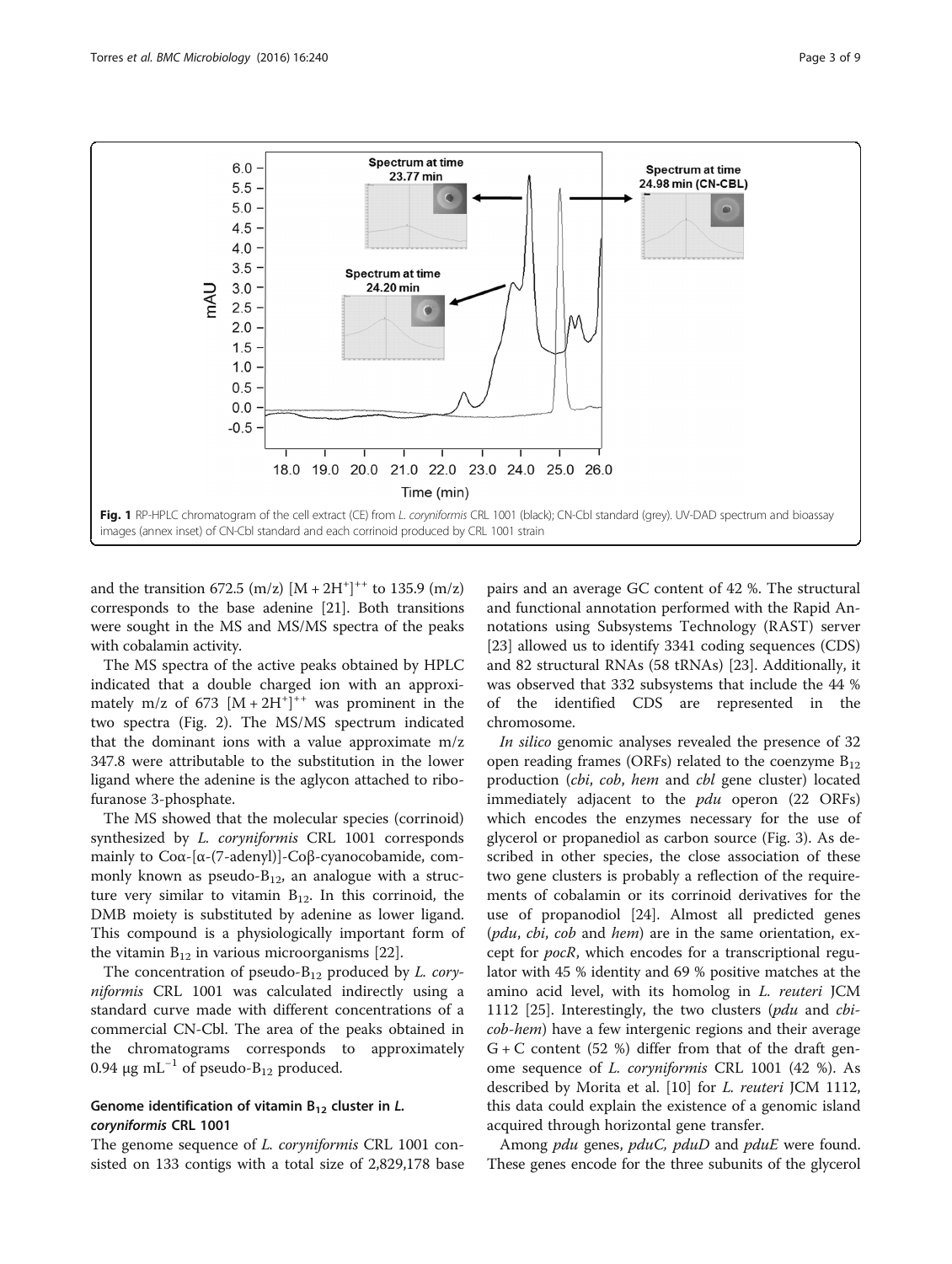

<span id="page-3-0"></span>

dehydratase, an enzyme that requires cobalamin as a cofactor for performing it catalytic activity [[19\]](#page-8-0). Additionally, a gene coding for the L-threonine kinase PduX, was localized. This protein, described in Salmonella enterica, transfers a phosphoryl group to a free L-threonine and it is involved in de novo synthesis of Adenosyl cobalamin and the assimilation of cobyric acid (Cby) [[26](#page-8-0)].

Downstream of the *pdu* operon, seventeen *cbi* genes  $\langle cbiA, B, C, D, E, T, F, G, H, J, K, L, M, N, Q, O, \text{ and } P \rangle$ and cysG gene were in silico identified. The proteins encoded by these genes are required in most of the reactions that take place in the cell during the corrinoid ring synthesis of the cobalamin molecule [\[27](#page-8-0)].

Regarding cob genes cobA, D, U, S and C were found. cobA encodes an adenosyltransferase, a binding protein of adenosyl group as β-ligand [[28\]](#page-8-0). The gene  $\alpha$ *bD* encodes an L-threonine-O-3-phosphate descarboxylase

that is involved in the amino-propanol arm synthesis [[29\]](#page-8-0) while *cob U*, S and C encode the proteins that participate in the attachment of the amino-propanol arm and in the assembly of the nucleotide loop that connects the lower cobalt ligand to the corrinoid ring [[30\]](#page-8-0).

Finally, downstream of the *cbi* and *cob* genes, five hem genes (hem  $A$ ,  $C$ ,  $B$ ,  $L$  and  $D$ ) were detected in a similar way as observed for other microorganisms that produce cobalamin anaerobically [\[31](#page-8-0)]. The proteins encoded by these genes are involved in the first steps of the cobalamin biosynthesis, the synthesis of uroporphyrinogen III from L-glutamyl-tRNA(glu). At the same time, the hemD/cobA gene, encoding a single polypeptide with both uroporphyrinogen III synthase and methyltransferase activity was detected [\[32\]](#page-8-0).

Interestingly, the genome of L. coryniformis CRL 1001 lacks *cobT* gene, contrary to that observed in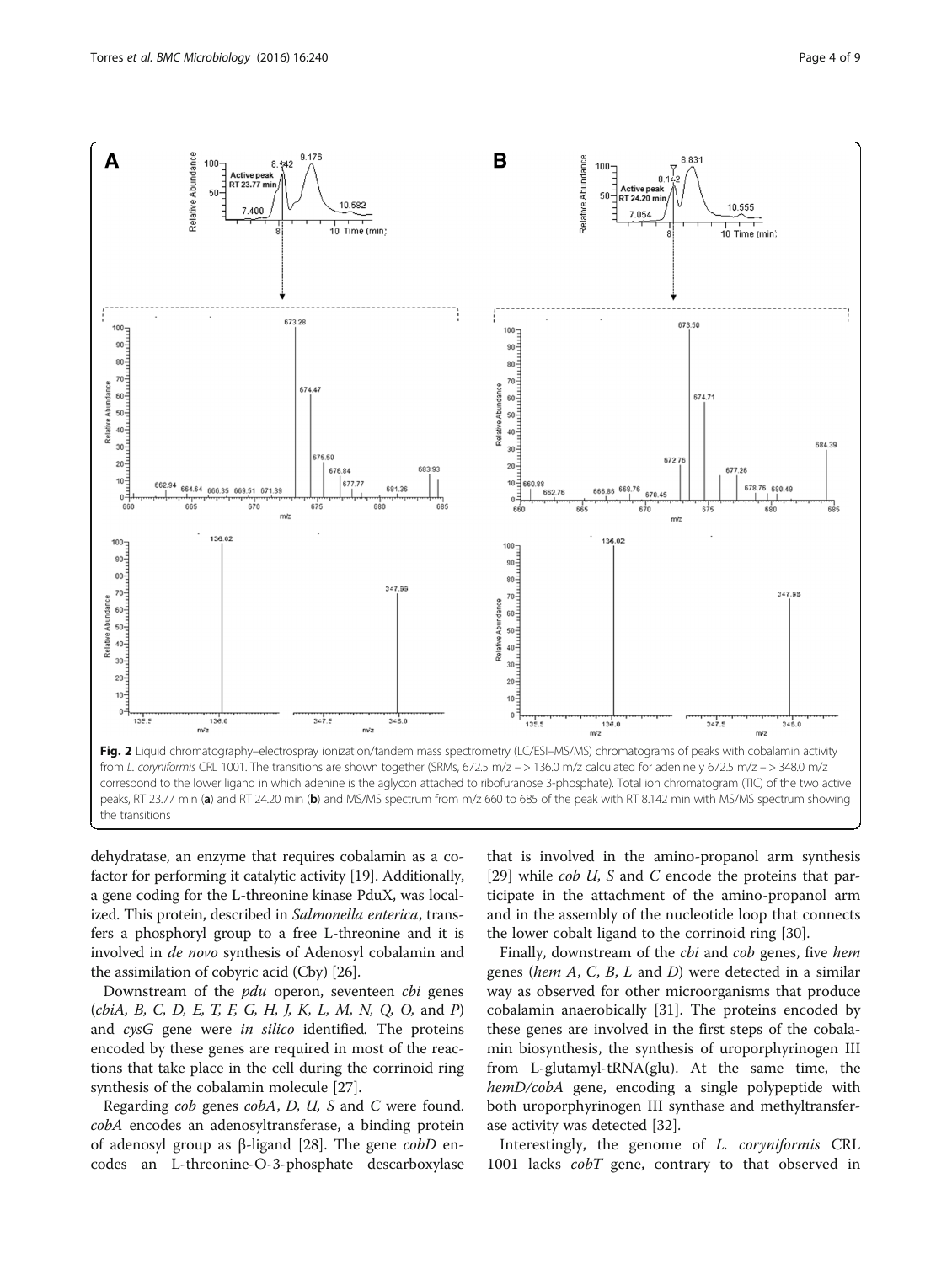<span id="page-4-0"></span>

the cobalamin biosynthetic cluster of L. reuteri CRL 1098 [[11\]](#page-8-0). Instead, two cbl genes were detected, cblS and  $cblT$ , encoding for a  $\alpha$ -ribazole phosphoribosyl kinase and a α-ribazole transporter, respectively. These results might suggest an alternative pathway for α-ribazole salvaging and the α-ribazole-P synthesis in L. coryniformis CRL 1001, as it is described in Listeria [[33](#page-8-0)].

## In silico comparative analysis of the biosynthetic cluster of vitamin  $B_{12}$

The cobalamin biosynthetic gene cluster has been identified in a few Lactobacillus species, including L. reuteri [[11\]](#page-8-0) and more recently in *L. rossiae* [[16\]](#page-8-0). Both strains are obligate hetero-fermentative LAB [\[34](#page-8-0)]. L. coryniformis CRL 1001 is the first facultative heterofermentative strain described as cobalamin producer.

Comparative genomic studies among L. coryniformis CRL 1001, L. reuteri DSM 20016 and L. rossiae DSM 15814 strains evidenced a conserved genetic organization of the coenzyme  $B_{12}$  biosynthetic genes. In these three strains, the *cbi-cob-hem* cluster is adjacent to the *pdu* cluster (Fig. [4\)](#page-5-0). However, contrasting other cobalamin producer strains, this two gene sets (pdu and cbi-cob-hem) have an opposite orientation in the *L. rossiae* genome. Morita et al. [\[10](#page-8-0)] suggested that both gene cluster might have been acquired by horizontal transfer and inserted independently in these genomes.

As previously described for cobalamin producer anaerobic strains, the hem genes were located among the cbicob genes in all the organisms under comparison.

The *cblS* and *cblT* genes identified in the genome of *L*. coryniformis were also detected in the genome of L. rossiae where they have an identical localization in the *cbi*cob-hem cluster. However, these genes are absent in the genome of *L. reuteri*. The *cobT* gene, encoding a Nicotinate mononucleotide (NaMN): base phosphoribosyltransferase, has only been described in this latter specie for the strains L. reuteri CRL 1098 (AY780645.1), L. reuteri JCM 1112 (NC\_010609.1) and L. reuteri DSM 20016 (NZ\_AZDD00000000.1).

Until now, among the Lactobacillus strains described as cobalamin producers, L. coryniformis CRL 1001 is the only strain harbouring the gene encoding for PduX on its genome (Fig. [4\)](#page-5-0).

A comparative analysis between the deduced amino acid sequences of each ORF included in the vitamin  $B_{12}$ biosynthetic cluster of *L. coryniformis* CRL 1001 and those from L. rossiae, L. reuteri, Listeria sp. and Salmonella sp. using the BLASTP algorithm, was performed. We found that most of *L. coryniformis* CRL 1001 proteins have the highest percentage of identity with those identified in *L. rossiae* strain (Table [1\)](#page-6-0), with the exception of CobD and PduX, which were more similar to Listeria proteins. This result indicates that the aminopropanol phosphate synthesis from L-threonine in L. coryniformis CRL 1001 is similar to that performed by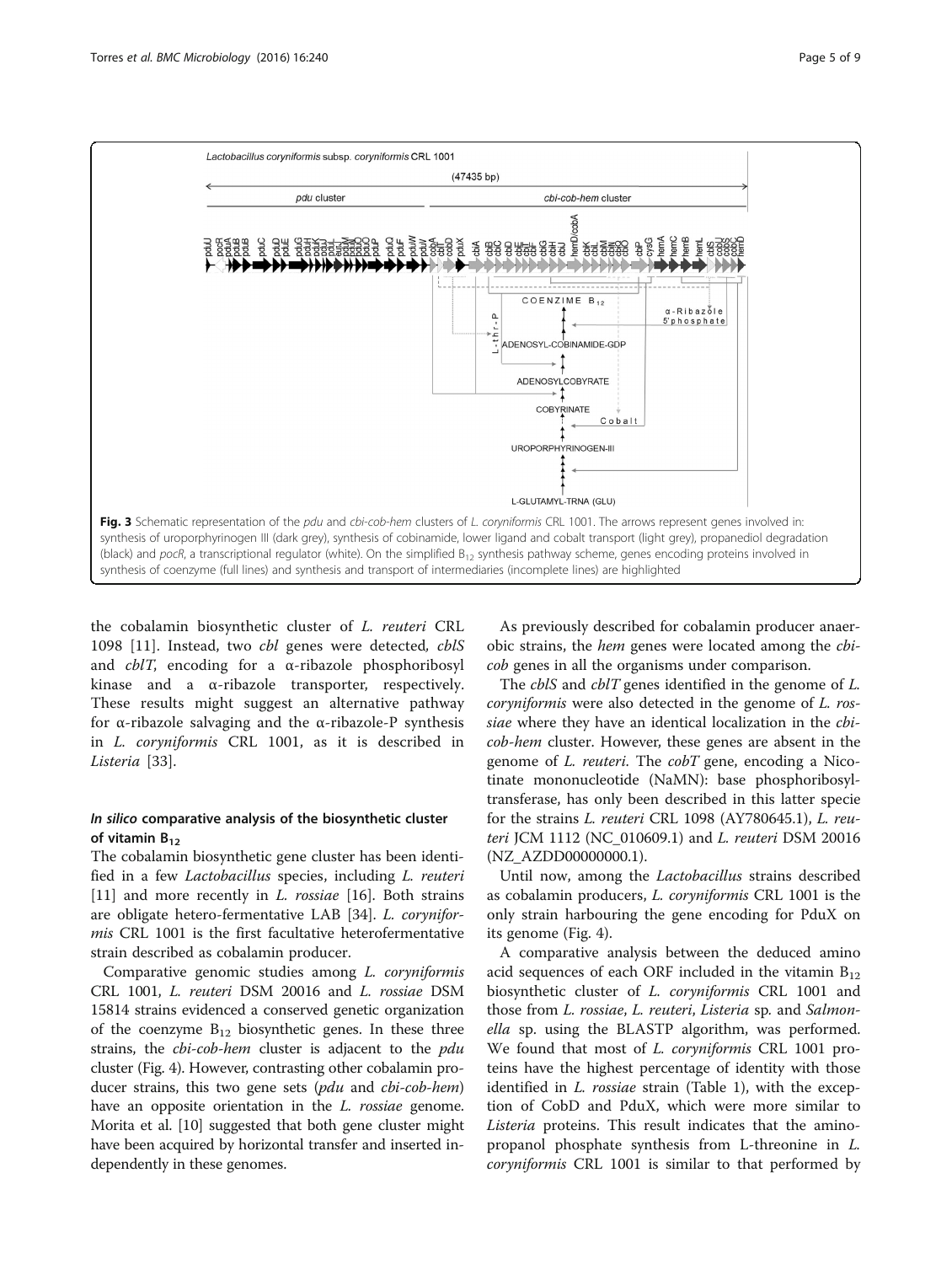<span id="page-5-0"></span>

Listeria strains, previously described by Fan et al. [\[26](#page-8-0)]. These results suggest an alternative vitamin  $B_{12}$  biosynthetic pathway in this genus.

## Conclusion

In this work, we demonstrated for the first time that L. coryniformis subsp. coryniformis CRL 1001 is able to produce corrinoids with cobalamin activity. The chemical characterization of the molecule isolated from CRL 1001 CE using HPLC and mass spectrometry show that the majority of corrinoid produced is pseudocobalamin that has adenine like Coα-ligand instead 5,6-dimethylbenzimidazole. This molecule is one of the forms of coenzyme  $B_{12}$  occurring in nature. Genomic studies revealed the presence of the complete anaerobic biosynthetic pathway of coenzyme  $B_{12}$ . The comparative analysis of the cobalamin gene cluster of L. coryniformis CRL 1001 with those present in strains previously described as vitamin producers, revealed that this strain bears the genes *cblS-cblT* only present in the genome of L. rossiae DSM 15814. Moreover, pduX gene has not been detected in another strain of the Lactobacillus genus. The results of this work provide the first evidence of vitamin  $B_{12}$  synthesis by a *L. coryniformis* strain.

## Methods

## Strains, media and culture conditions

L. coryniformis CRL 1001, a strain originally isolated from silage, belongs to the CERELA-CONICET culture collection. The CRL 1001 strain was grown in Man-Rogosa-Sharpe (MRS) broth and Vitamin  $B_{12}$  Assay Medium (Merck, Germany) overnight at 37 °C without shaking. S. Typhimurium AR 2680, a strain with

mutations in the genes *metE* and *cbiB*, was used as indicator strain in bioassays for cobalamin determination. This strain was grown in Luria-Bertani (LB) broth at 37 °C with aeration. To perform the bioassay, the indicator strain was grown in minimal A medium (NaCl, 0.5 g L<sup>-1</sup>, Na<sub>2</sub>HPO<sub>4</sub>, 6 g L<sup>-1</sup>; KH<sub>2</sub>PO<sub>4</sub>, 3 g L<sup>-1</sup>, NH<sub>4</sub>Cl 1 g L<sup>-1</sup>; glucose, 4 g L<sup>-1</sup>; MgSO<sub>4</sub>, 2 mM, CaCl<sub>2</sub> 0.1 mM). As negative control, L. plantarum ATCC 8014 was employed.

#### Preparation of cultures and cell-extracts

The production of corrinoid type-cobalamin by L. coryniformis CRL 1001 was detected as following: a culture was inoculated duplicated in vitamin  $B_{12}$ -free assay medium, grown at 37 °C for 16 h and subcultured three times in the same medium before use. Cell Extracts (CE) were prepared from 100 mL of culture grown for 24 h; after harvesting (8000  $\times g$ , 5 min), cells were washed in 10 mL of 0.1 M phosphate buffer pH 7.0 twice and resuspended in 10 mL of the same buffer and were fasted overnight at 2 °C. Cells were harvested  $(8000 \times g, 5 \text{ min})$ and resuspended in 10 mL of extraction buffer (0.1 M  $Na<sub>2</sub>HPO<sub>4</sub>$ , pH 4.5 reached with, 0.005 % KCN). The cell suspension obtained was autoclaved at 120 °C for 20 min, the pellet was separated by centrifugation  $(10,000 \times g, 20 \text{ min})$ , and the supernatant was passed over a solid-phase extraction (SPE) column C18-E (Phenomenex) with 500 mg particle size and 6 mL reservoir volume; the column was previously activated with 6 mL of methanol HPLC degree (Loba Chemie, India). The column was washed with 2 volumes of ultra-purified water twice to remove salts and other hydrophilic contaminants. The potentials corrinoid was eluted with 1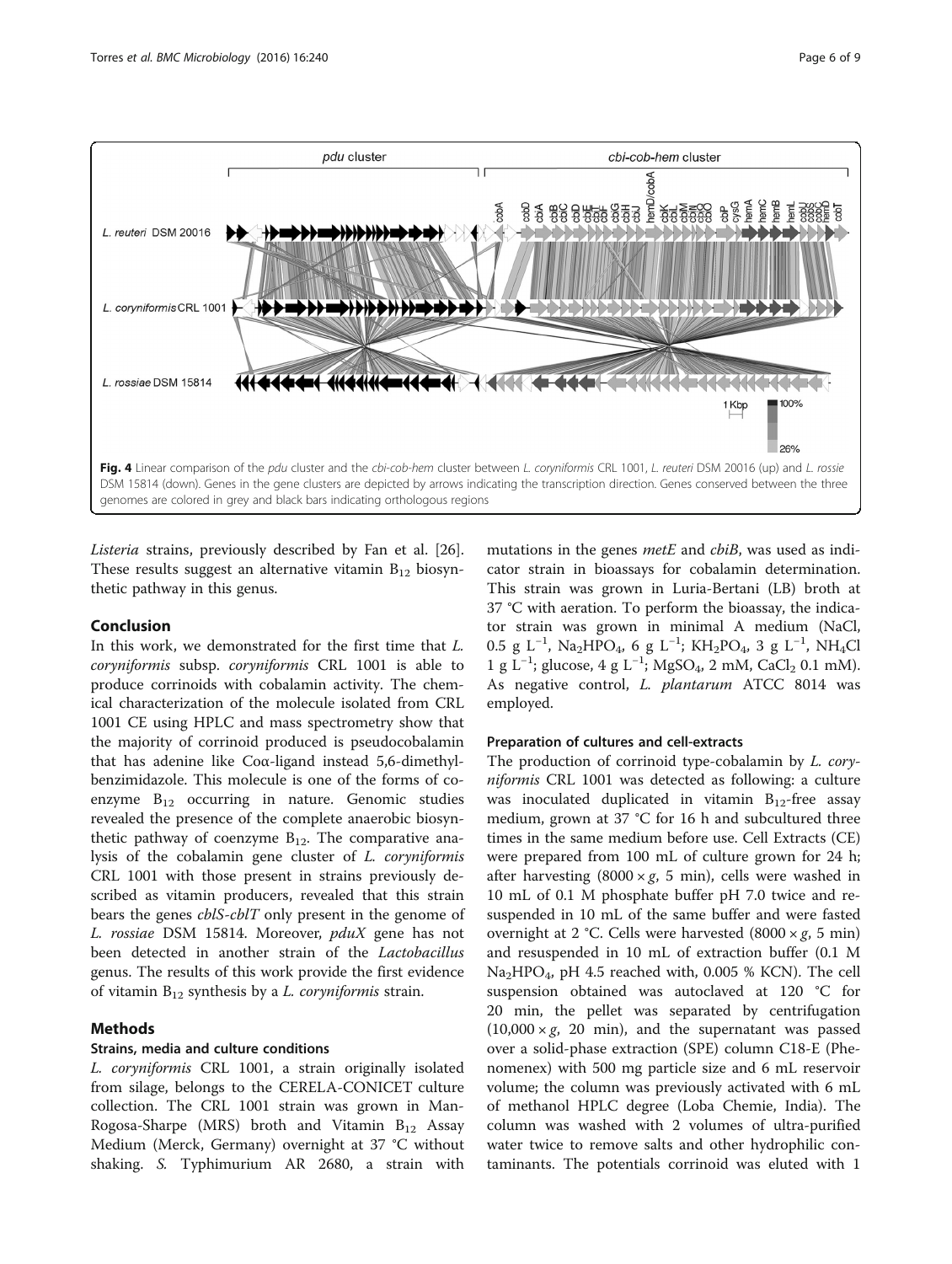| L. coryniformis CRL 1001 |             | Lactobacillus rossiae |              | Lactobacillus reuteri |                 | Listeria sp.  |               | Salmonella sp.  |                          |
|--------------------------|-------------|-----------------------|--------------|-----------------------|-----------------|---------------|---------------|-----------------|--------------------------|
| Protein                  | Length (aa) | Length (aa)           | Identity (%) | Length (aa)           | Identity (%)    | Length (aa)   | Identity (%)  | Length (aa)     | Identity (%)             |
| CobA                     | 188         | 189                   | 71           | 194                   | 68              | 188           | 56            | 176             | 40                       |
| Cb1T                     | 166         | 174                   | 61           | $\mathcal{N}_-$       | $\mathcal{K}_-$ | 164           | 54            | 192             | 36                       |
| Cob D                    | 360         | 364                   | 41           | 362                   | 42              | 361           | 45            | 364             | 42                       |
| Pdu X                    | 288         | $\star_-$             | $\mathbb{R}$ | $\mathbf{A}_{-}$      | $\mathbf{R}$    | 291           | 37            | 288             | 36                       |
| Cbi A                    | 456         | 457                   | 59           | 454                   | 61              | 452           | 54            | 459             | 50                       |
| Cbi B                    | 312         | 319                   | 62           | 319                   | 58              | 316           | 55            | 459             | 50                       |
| Cbi C                    | 217         | 213                   | 68           | 228                   | 64              | 210           | 64            | 210             | 51                       |
| Cbi D                    | 365         | 375                   | 74           | 383                   | 73              | 373           | 55            | 370             | 50                       |
| Cbi E                    | 199         | 200                   | 54           | 199                   | 55              | 198           | 53            | 201             | 43                       |
| Cbi T                    | 184         | 188                   | 56           | 184                   | 63              | 189           | 53            | 192             | $44\,$                   |
| Cbi F                    | 254         | 258                   | 83           | 253                   | 77              | 249           | 76            | 257             | 71                       |
| Cbi G                    | 351         | 355                   | 55           | 351                   | 53              | 343           | 46            | 351             | 36                       |
| Cbi H                    | 241         | 241                   | $77\,$       | 241                   | 78              | 241           | 67            | 241             | 58                       |
| Cbi J                    | 249         | 250                   | 47           | 252                   | 56              | 250           | 45            | 263             | 33                       |
| Hem D/Cob A              | 449         | 468                   | 45           | 464                   | 48              | 493           | 40            | $\mathcal{N}_-$ | $\mathcal{N}_-$          |
| Cbi K                    | 262         | 259                   | 47           | 259                   | 53              | 261           | 49            | 264             | 46                       |
| Cbi L                    | 235         | 232                   | 47           | 232                   | 62              | 236           | 48            | 237             | 38                       |
| Cbi M                    | 248         | 239                   | 77           | 247                   | 74              | 244           | 59            | 245             | 57                       |
| Cbi N                    | 104         | 114                   | 76           | 103                   | 63              | 82            | 56            | 93              | 45                       |
| Cbi Q                    | 235         | 230                   | 54           | 225                   | 56              | 225           | 37            | 225             | 34                       |
| Cbi O                    | 276         | 274                   | 65           | 269                   | 63              | 268           | 54            | 271             | 51                       |
| Cbi P                    | 499         | 499                   | 67           | 503                   | 70              | 511           | 57            | 506             | 56                       |
| Cys G                    | 153         | 148                   | 45           | 152                   | 51              | 146           | 44            | 154             | 32                       |
| Hem A                    | 429         | 431                   | 53           | 421                   | 55              |               |               |                 |                          |
| Hem C                    | 305         | 309                   | 55           | 305                   | 55              |               |               |                 |                          |
| Hem B                    | 324         | 321                   | 81           | 323                   | 77              |               |               |                 |                          |
| Hem L                    | 430         | 430                   | 77           | 431                   | 75              |               |               |                 | $\frac{1}{2}$            |
| Cbl S                    | 242         | 252                   | 53           | $\mathcal{N}_-$       | $\mathcal{N}_-$ | 252           | 38            | 273             | 37                       |
| Cob U                    | 196         | 197                   | 46           | 196                   | 54              | 185           | 41            | 181             | 40                       |
| Cob S                    | 253         | 257                   | 52           | 253                   | 53              | 248           | 38            | 244             | 35                       |
| Cob C                    | 194         | 194                   | 46           | 196                   | 43              | 191           | 32            | 202             | 29                       |
| Hem D                    | 209         | 243                   | 46           | 236                   | 49              | $\frac{1}{2}$ | $\frac{1}{2}$ | $\frac{1}{2}$   | $\overline{\phantom{a}}$ |

<span id="page-6-0"></span>**Table 1** Comparative analysis of the deduced amino acid sequences of each ORF involved in vitamin  $B_{12}$  biosynthesis cluster of Lactobacillus coryniformis CRL 1001 with those present in other cobalamin producer strains

Length variation among deduced aminoacid sequences of each ORF related to cobalamin production in Lactobacillus, Salmonella and Listeria strains. The percentage of protein sequence identity is related to those detected in Lactobacillus coryniformis CRL1001. (-\*) ORF not detected. (-) ORF not detected among cbi-cob-hem cluster

volume of methanol and concentrated to dryness in vacuum at 30 °C. The residue was dissolved in 100 μl of 50 % methanol and stored in the dark at - 20 °C until use.

## Cobalamin detection

To demonstrate the production of cobalamin by L. coryniformis CRL 1001, a bioassay using S. Typhimurium AR 2680 as indicator strain was performed. The CE from L. coryniformis CRL 1001 was examined for its ability to

correct the cobalamin requirement of the AR 2680 strain in minimal medium. For this purpose, S. Typhimurium AR 2680 cells were grown for 16 to 18 h in LB medium; the active culture was seeded onto minimal agar medium specific for this strain. Four wells were performed in each agar plate. Fifteen microliters of CE from L. coryniformis CRL 1001 (dilutions 1  $10^{-1}$  and 1  $100^{-1}$ ) were loaded in each well and incubated 24 h under anaerobic conditions at 37 °C. As comparative standard of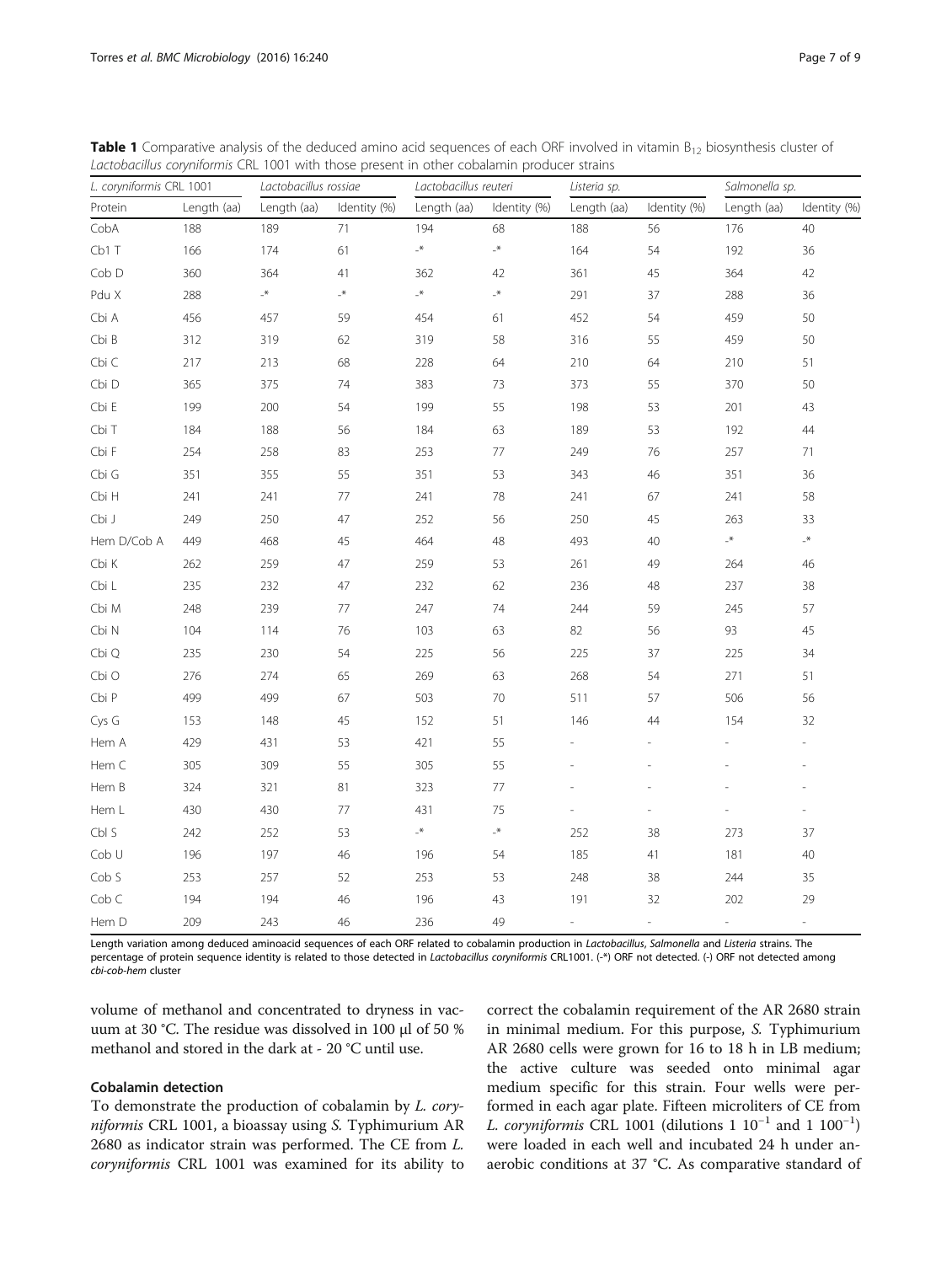vitamin  $B_{12}$ , a commercial cianocobalamin (CN-Cbl) solution (0.5 μg mL<sup>-1</sup>) (Sigma-Aldrich, cod. V2876) was used. The CE of L. plantarum ATCC 8014, obtained in a similar way that the CE of *L. coryniformis* CRL 1001, was used as negative control.

#### Isolation and characterization of the corrinoid

To isolate the corrinoid produced by L. coryniformis CRL 1001, the CE was loaded onto a  $C_{18}$  solid-phase 5 μm extraction column (250 × 4.6 mm) (Shimadzu Shim-Pack VP-ODS) and purified by reverse-phase (RP)- HPLC using a LC\_20 AT system automated gradient controller with a SIL-20ª HT autosampler and a SPD-M20A diode array UV–visible detector at 361 nm (Shimadzu Corporation, Kyoto, Japan). The column was thermostated at 25 °C. The mobile phases was filtered through a 0.22 μm membrane filter and vacuum degassed prior to use. The mobile phases were prepared with ultra-purified water with 0.1 % formic acid (Solvent A) and methanol with 0.1 % (v/v) formic acid (Solvent B).

The protocol used was described by Yu et al. [[35](#page-8-0)] with some modifications. The following mobile phase gradients (Solvent B) were used: 0–2 min (20 %); 2–5 min (35 %); 5–22 min (100 %); 22–26 min (100 %); 26–36 min (20 %); and 36–45 min (5 %); this step was followed by the final passage of Solvent B at 5 % for re-optimization of the parameters in the module HPLC. The volume of injection was 100 μl. The HPLC was operated in a constant flow mode and the flow rate was kept at 0.5 ml min−<sup>1</sup> .

The peaks with RT close to the RT of CN-Cbl standard (Sigma-Aldrich, cod. V2876) (concentration = 5  $\mu$ g mL<sup>-1</sup>) were collected and concentrated to dryness under vacuum at 30 °C. Then, the peaks were dissolved with methanol 50 % and stored in the dark at - 20 °C until use. The vitamin B<sub>12</sub> activity of each collected peak at  $1.10^{-1}$ and 1.100−<sup>1</sup> dilutions was detected using the bioassay with the Salmonella strain. Peaks with vitamin  $B_{12}$  activity positive were analysed by mass spectrometry.

The active peaks collected from the RP-HPLC were analysed using Ultimate 3000 RSLC Dionex - Thermo Scientic with a  $C_{18}$  column 50  $\times$  2.1 mm that contained 1.9 micron particles (Hypersil-GOLD). The solvents for Liquid Chromatography were solvent A (ultra-purified water with 0.1 % formic acid) and solvent B (methanol with 0.1 % formic acid). The flow rate was 0.2 mL min−<sup>1</sup> and the injection volume was 10 μL. Chromatography was in gradient, and the solvent composition was chosen such that the compound of interest eluted 8–9 min after injection. The mobile phase gradients (solvent B) were maintained during a 35 min run: 0–2 min (5 %); 2–5 min (35 %); 5–22 min (100 %); 22–24 min (100 %); 24–28 min (5 %); and 28–35 min (5 %), this step was followed by 50 % of solvent B for re-optimization of the parameters in the module HPLC coupled with Mass. A single peak for each sample was eluted and the area of the signal was used for quantitative analysis. Positive-ion MS/MS experiments were performed in product mode on a triple quadrupole mass spectrometer (Thermo Scientific TSQ Quantum Access Max).

## Genome sequencing

The genomic DNA was extracted from the cultured bacterium according to Pospiech and Neuman [[36](#page-8-0)] and the genome sequence was determined using a wholegenome shotgun (WGS) strategy with an Ion Torrent personal genome machine (Life Technologies). Quality filtered reads were in silico assembled via the DNASTAR NGen assembler by MR DNA (Shallowater, TX).

This Whole Genome Shotgun project has been deposited at DDBJ/EMBL/GenBank under the accession LNUL00000000. The version described in this paper is LNUL01000000.

#### Genomic analysis

The L. coryniformis CRL 1001 genome sequence analysis was carried out following different approaches. Open Reading Frame (ORF) prediction and functional assignment was automatically performed using the RAST webserver ([http://rast.nmpdr.org/\)](http://rast.nmpdr.org/), ORF Finder [\(http://](http://www.ncbi.nlm.nih.gov/gorf/gorf.html) [www.ncbi.nlm.nih.gov/gorf/gorf.html](http://www.ncbi.nlm.nih.gov/gorf/gorf.html)) and BLASTX (<http://blast.ncbi.nlm.nih.gov/Blast.cgi>). The classification of the ORFs was carried out using BLASTP alignment against the database ([http://blast.ncbi.nlm.nih.gov/](http://blast.ncbi.nlm.nih.gov/Blast.cgi) [Blast.cgi](http://blast.ncbi.nlm.nih.gov/Blast.cgi)), using a cut-off E-value of  $1.10^{-4}$  with at least 30 % of identity across a minimum of 50 % of a given protein length.

#### Comparative analyses

BLAST-based comparative analyses were performed of each one of the CDS of the *cbi-cob-hem* cluster between L. coryniformis CRL 1001 and two well-characterized Lactobacillus strains described as corrinoids compound producers with cobalamin activity, L. reuteri DSM 20016 and L. rossiae DSM 15814. This analysis was performed employing Easyfig 2.1: a genome comparison visualizer application [[37\]](#page-8-0).

#### Acknowledgements

We thank Dr. Gastón Pourrieux (Centro de Referencia para Lactobacilos, CERELA-CONICET, Argentina) for the technical support with HPLC and spectrometry studies.

#### Funding

This study was carried out with the financial support from CONICET (PIP0406/12) and MinCyT (PICT2011 N°0175) from Argentina.

## Availability of data and materials

Whole Genome Shotgun project of Lactobacillus coryniformis CRL 1001 has been deposited at DDBJ/EMBL/GenBank under the accession LNUL00000000. The version described in this paper is LNUL01000000.